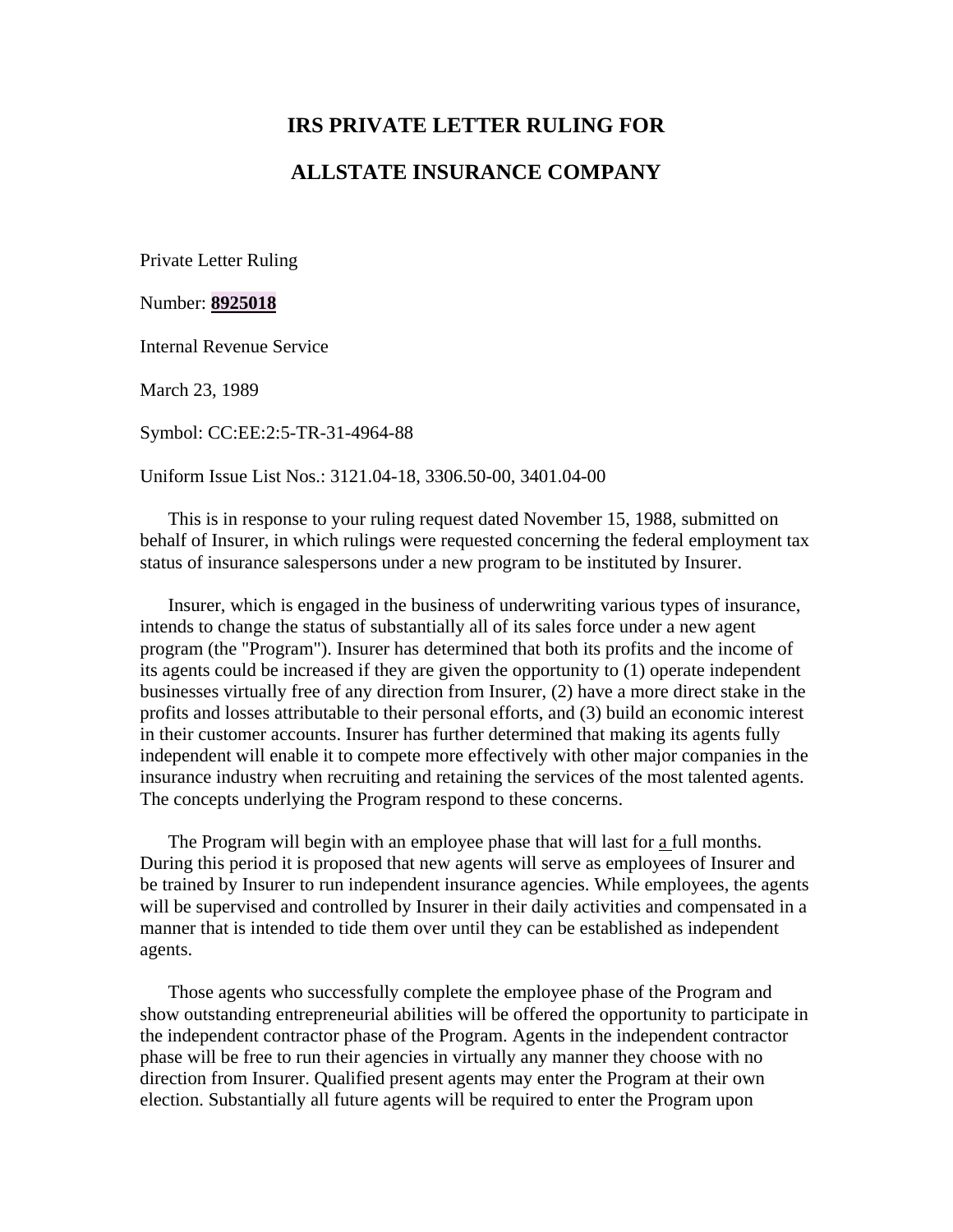affiliation with Insurer. Current agents who have shown an ability to operate independently will be allowed to participate in the Program without having to complete the employee phase. Details of the Program are as described below.

#### The Employee Phase

Agents in the employee phase of the Program will enter into employment agreements with Insurer under which they agree to solicit the purchase of insurance, notes, and other financial-related products as agents of Insurer in the state or states in which they are appointed, provided they comply with the applicable state licensing requirements. They will be contractually required to perform such services subject to Insurer's supervision, direction, and control during the employee phase. During this phase they will be contractually precluded from working for competitors of Insurer and for companies outside the insurance industry.

Agents during the employee phase will be required to participate in a structured orientation program and attend, actively participate in, and complete all courses, seminars, tests, and other training activities sponsored by Insurer. They will work closely with management to develop their product knowledge and sales skills and management will formally evaluate their progress. Agents will be required to maintain detailed records of their sales activities and these reports will serve as a basis for discussion during their meetings with management. In order to ensure that the agents devote their full business time to Insurer, gain sufficient experience, and develop proper sales skills, they will be required to sell a minimum amount of insurance. Agents may be dismissed from employment if they do not meet these quotas. The agents will be expected to work an average of b hours per week during their first c weeks of employment and continue to work on a full-time basis thereafter for the remainder of the employee phase.

Agents will receive a fixed salary, plus overtime, during the first c weeks of the employee phase. For the remaining portion of the employee phase the agents will have a guaranteed salary. In lieu of the guarantee, agents will be eligible to receive a monthly fee if such amount exceeds the guarantee. The monthly fee will resemble a commission in that it generally will be computed as a specified percentage of the new and certain renewal premiums that an agent was responsible for during the previous month. The agents will also be entitled to certain employee fringe benefits as well as vacation leave.

In general, Insurer will either pay directly or reimburse substantially the office-related expenses incurred by agents during the employee phase, as long as such expenses are reasonable. Moreover, Insurer will pay directly or reimburse the agents for their reasonable travel expenses incurred while away from home on business trips required by Insurer.

Insurer will select the office location of a particular agent during the employee phase based on market conditions, the availability of office space in his or her geographic region, and the office locations of existing agents. It will also prescribe the hours during which an agent's office must be kept open. Insurer will reserve the right to relocate agents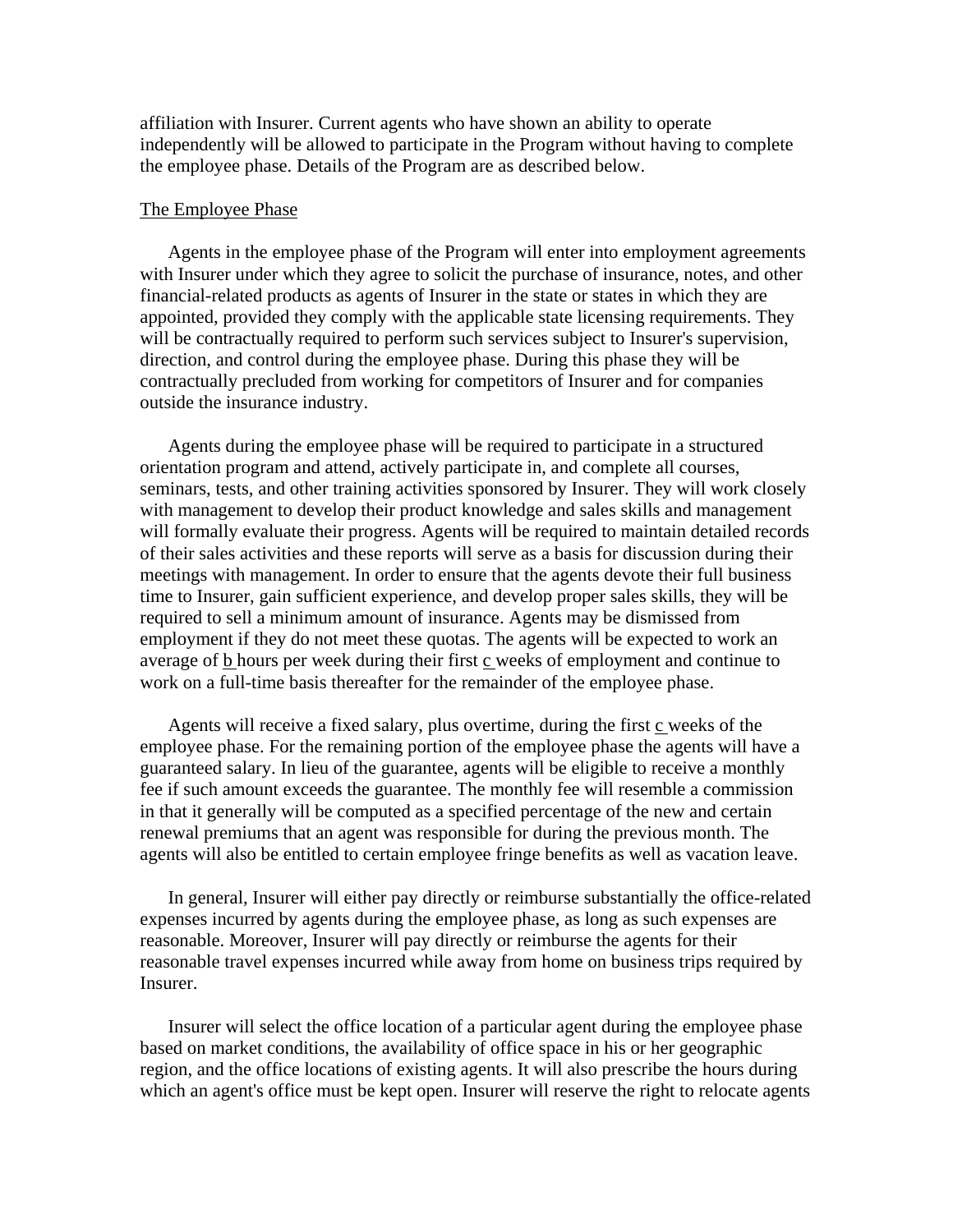to other office sites during this period. It is anticipated that the agents will use their own names and Insurer's in operating their agencies. Insurer will have the right to approve signs and other materials that contain its name.

Insurer will keep track of all accounts that an agent has written. Under normal circumstances it will not have a unilateral right to transfer these accounts to any other agent. However, Insurer may transfer accounts if an agent is relocated or if a policyholder requests a new agent from Insurer. During the employee phase Insurer, on occasion, may provide the agents with leads on prospective customers. It may also transfer unrepresented accounts to an agent. It will have the right to require agents to follow up on the leads and handle the unrepresented accounts. An agent will not have an economic interest in his or her customer accounts during the employee phase.

The terms, prices, and conditions of the insurance, notes, and other financial-related products offered by Insurer will remain within Insurer's control, subject to regulatory approval. Similarly, all insurance contracts solicited by agents will be subject to approval by Insurer. Insurer will provide the agents with forms, questionnaires, and promotional materials, as well as manuals, bulletins, and other resources necessary for the agents to function as representatives of Insurer. An agent may supplement the advertising provided by Insurer and direct public attention to his or her particular agency. However, all such advertising by an agent during the employee phase will be subject to Insurer's prior approval, regardless whether the promotional material contains Insurer's name.

An agent's employment contract with Insurer will automatically terminate at the end of a months. It will also be terminable at will by either Insurer or the agent at any time during this phase. Upon termination, an agent will be entitled to receive his or her guarantee or monthly fee (whichever is greater) earned up to the termination date and certain employee benefits determined in accordance with Insurer's employee benefit plans.

#### The Independent Contractor Phase

Agents who successfully complete the employee phase of the program may enter into independent contractor arrangements with Insurer under contracts that establish the basic framework of their relationships. The agents will solicit insurance, notes, and other financial-related products on behalf of Insurer in the state or states that they are both appointed to represent Insurer and properly licensed during the independent contractor ("IC") phase of the Program, just as they will do during the employee phase. However, the contracts will stipulate that agents in the IC phase will be free of IC's direction, supervision, and control and permitted to perform their services in virtually any manner they deem appropriate. They will also be allowed to work for other companies as long as they do not sell insurance products of Insurer's competitors without Insurer's consent.

Agents will not be trained by Insurer during the IC phase, although Insurer may send them educational literature and invite them to voluntarily sales seminars and advanced educational programs. Agents will be free to run their agencies according to their own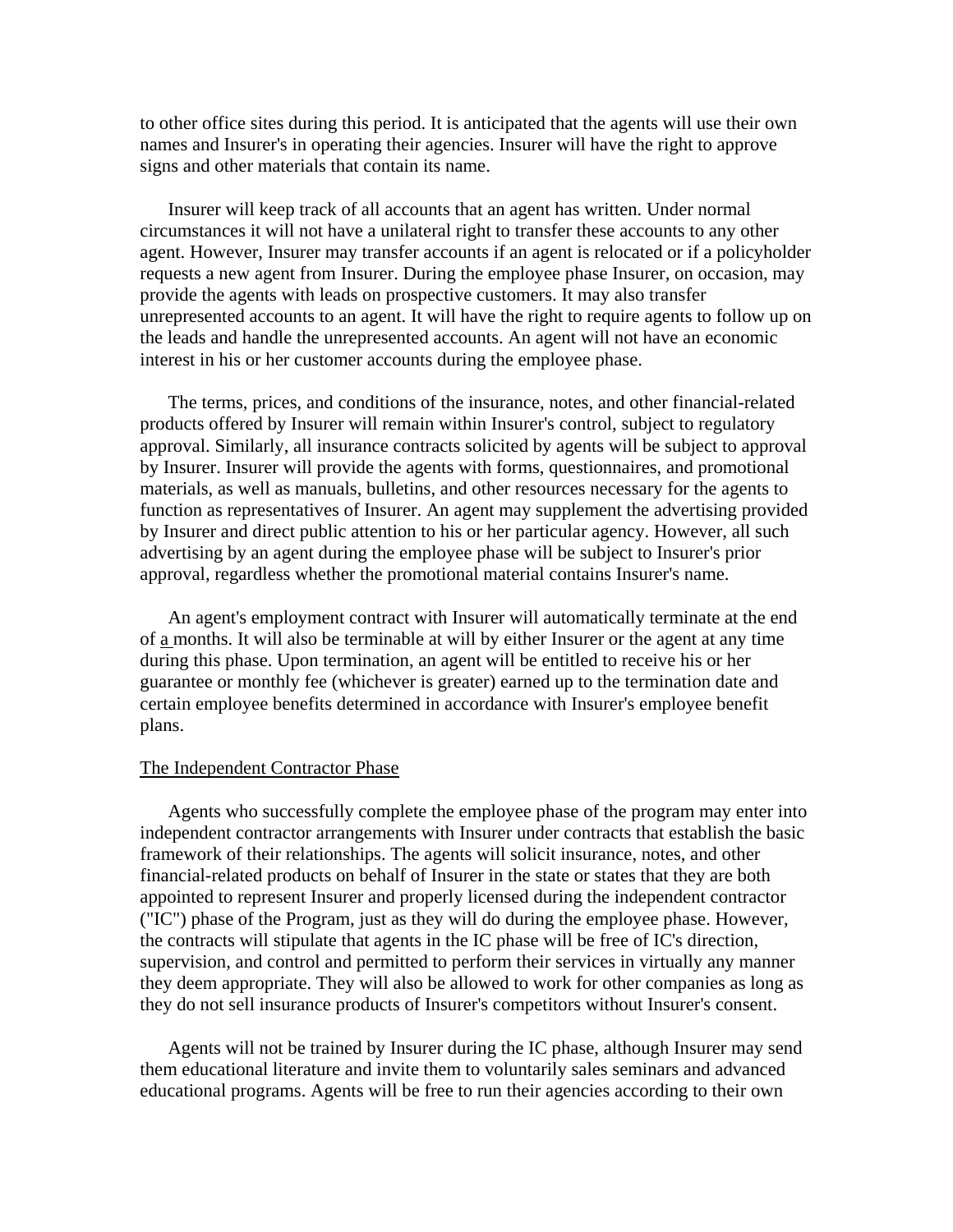professional judgement. They generally will have complete control over the hours they work and the hours during which their offices remain open. No reports will be required of the agents except for remittance reports used to transmit premiums and other funds they receive that belong to Insurer. Insurer will not impose minimum production requirements on the agents during the IC phase.

Unlike the employee phase, an agent in the IC phase will not receive any guarantee or minimum amount of compensation. Rather, all the agent's remuneration will consist of commissions equal to a specified percentage of new or renewal premiums attributable to his or her customer accounts and other forms of compensation also based solely upon the agent's productivity (such as bonuses and prizes). Insurer will not provide the agents with fringe benefits. Agents may take vacations when they choose.

Agents will free to select any location that they desire for an office site subject to Insurer's approval. It is expected that many agents who complete the employee phase will simply retain their office location during the IC phase. Once a site is selected Insurer will reserve no right to relocate the agent. Like the employee phase, it is expected that the agents will use their own names and Insurer's in operating their agencies. Unlike the employee phase, agents will be allowed to supplement Insurer's advertising without getting approval from Insurer. Only advertising that contains Insurer's name must be approved by Insurer.

Insurer will not pay any agent expenses nor will it have a reimbursement arrangement during the IC phase of the Program. Agents will be responsible for all their expenses during this period including the purchase price or rental of their offices. Agents will have the discretion to hire secretaries and solicitors (as well as any other support workers) and will be free to determine their own policies regarding the binding authority granted to their solicitors. Insurer will have no input into hiring and firing decisions and agents will have full responsibility for establishing wage levels for their employees.

Participating agents in the employee phase, along with existing agents who elect into the Program, will retain their customer accounts when they enter the IC phase. Like the employee phase Insurer may provide leads to an agent on offer to transfer unrepresented accounts. However, Insurer will have no right to require an agent to follow up on such leads or handle such unrepresented accounts. Agents in the IC phase will have an economic interest in their customer accounts. They will be able to realize such interest upon termination of their relationships with Insurer through either (1) consideration from a third party in the case of a sale or transfer of their businesses or (2) the receipt of termination payments from Insurer based on a formula structured to yield the fair market value of their accounts.

In the IC phase agent contracts will not be terminable at will. Rather, they will normally only be terminated by either party upon  $\underline{d}$  days prior written notice to the other. To protect its reputation, Insurer reserves the right to stop an agent from selling insurance during this period although the agent will still be entitled to commissions for the duration of the  $d$  days. The agent contracts may also be terminated (1) at any time by mutual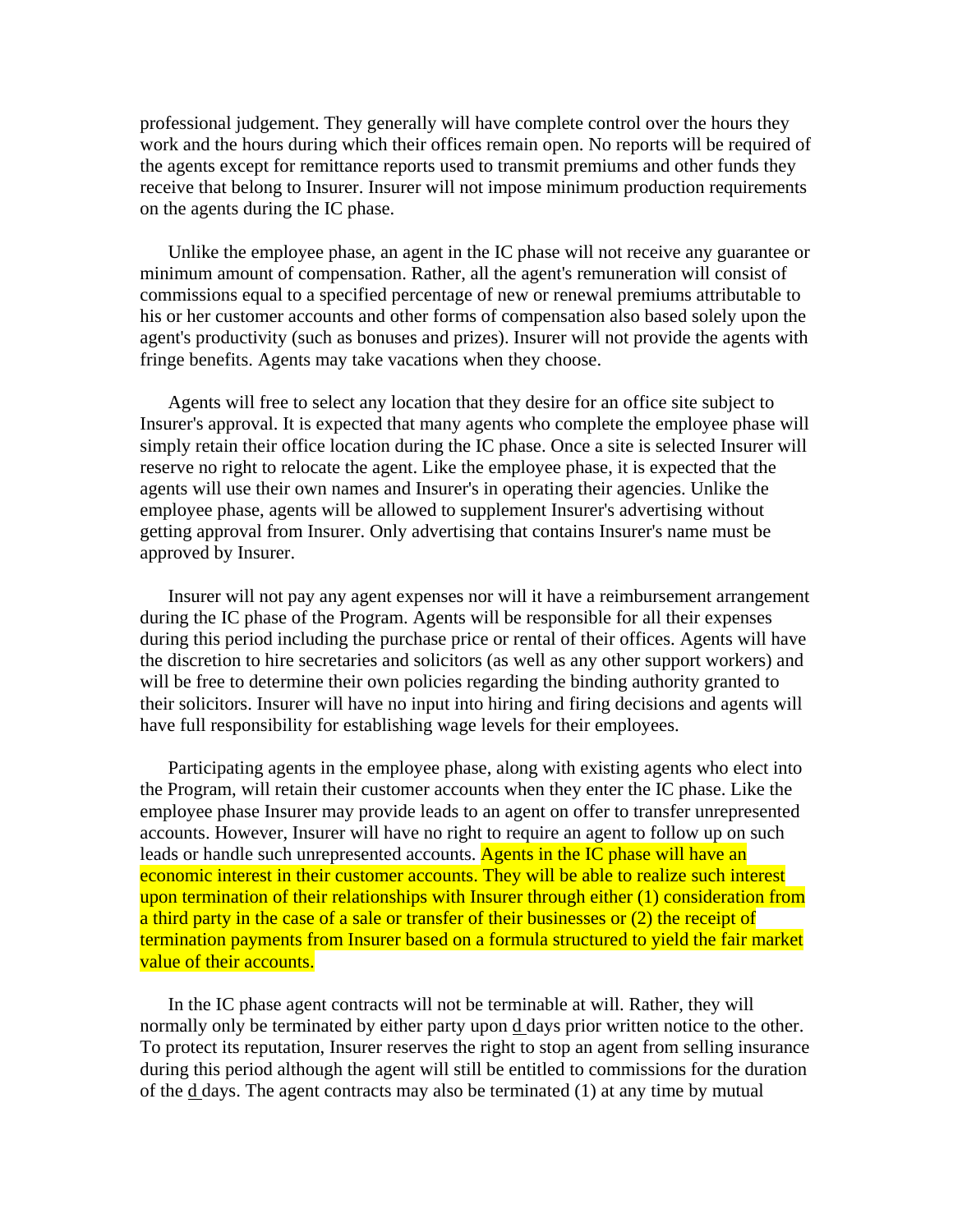agreement of the parties, (2) immediately for cause, or (3) upon the death or permanent disability of the agent.

Unless an agent sells his or her agency to a third party that has been approved by Insurer, the agent (or his or her legal representative in the event of death) will receive termination payments from Insurer. The amount of such payments will be designed to approximate the fair market value of the agent's accounts procured during either phase of the program and intended to compensate the agent for relinquishing his or her economic interest in such accounts.

### LAW AND RATIONALE

An individual is an employee for federal employment tax purposes if that individual has the status of employee under the usual common law rules for determining whether an employer-employee relationship exists. Guides for determining that status are set forth in three substantially similar sections of the Employment Tax Regulations, namely, sections 31.3121(d)-1, 31.3306(i)-1, and 31.3401(c)-1. The regulations provide that generally the relationship of employer and employee exists when the person for whom the services are performed has the right to control and direct the individual who performs the services, not only as to the result to be accomplished by the work but also as to the details and means by which the result is accomplished. That is, an employee is subject to the will and control of the employer not only as to what shall be done but how it shall be done. In this connection, it is not necessary that the employer actually direct or control the manner in which the services are performed, it is sufficient if the employer has the right to do so. The right to discharge is also an important factor indicating that the person possessing that right is an employer. In general, if an individual is subject to the control or direction of another merely as to the result to be accomplished by the work and not as to the means and methods for accomplishing the result, he is an independent contractor. If the relationship of employer and employee exists, the designation or description of the relationship by the parties as anything other than employer and employee, such as independent contractor, is immaterial.

There are 20 common law factors that the courts and the Internal Revenue Service generally consider in determining whether sufficient control is present to establish an employer-employee relationship. No single factor is dispositive of the issue. See Rev. Rul. 87-41, 1987-1 C.B. 296.

Rev. Rul. 69-288, 1969-1 C.B. 258, presents the question whether the agents of a life insurance company are employees or independent contractors. The company enters into a contract with a general agent giving the agent the exclusive right to solicit applications for insurance and annuity contracts within a specified territory. The company has a large number of general agencies, each one of which maintains an office at his own expense and is compensated by commissions and collection fees based on a fixed percentage of insurance premiums. The general agent contracts with district agents and special agents for development of various parts of the territory. All insurance matters, including insurance applications and premium collections, relating to the territory of each general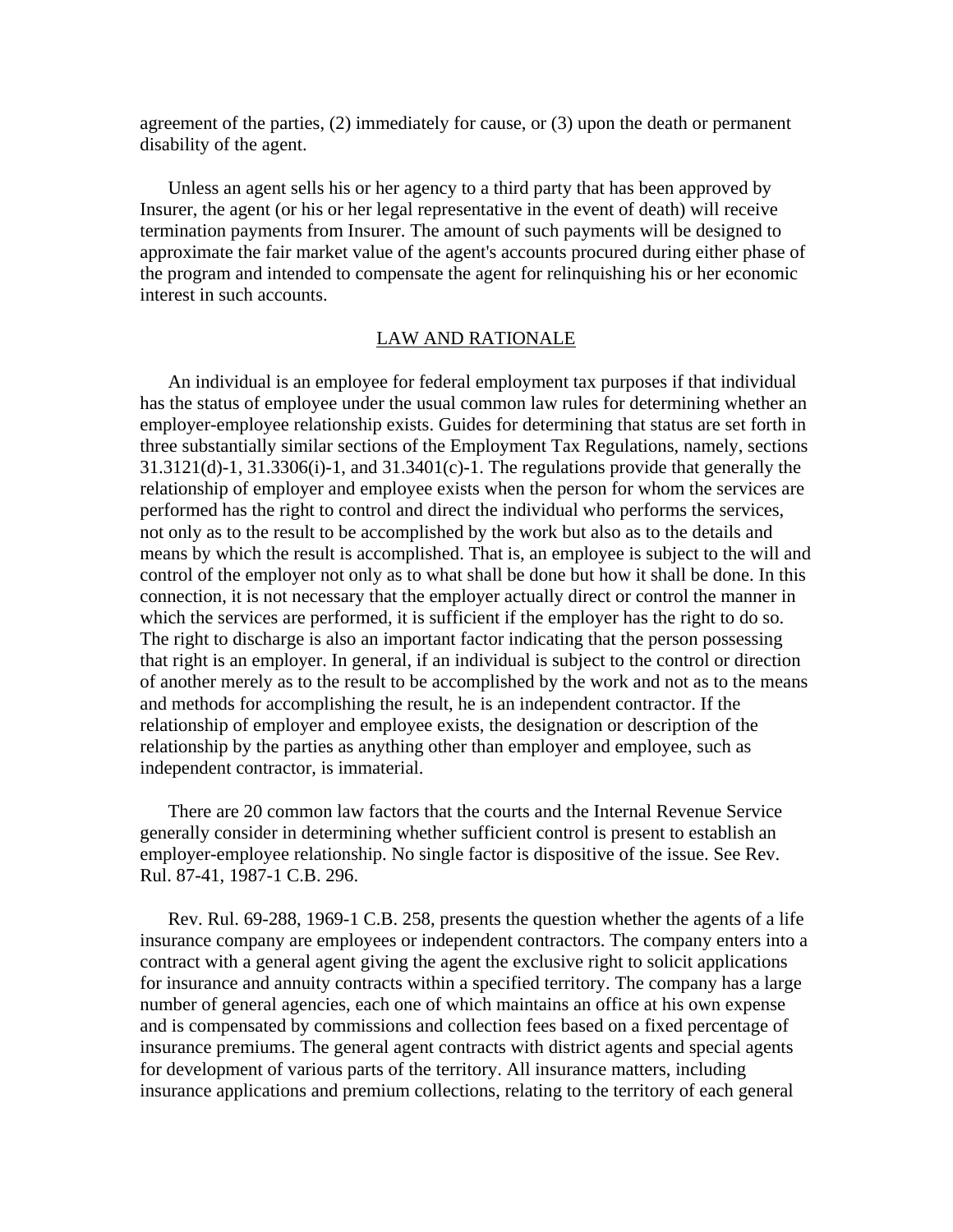agent pass through the agent's office. The agent's contracts do not permit the company to prescribe rules governing the development of clientele or the time or place of solicitation, or otherwise control the physical activities of the agent. The agents can come and go as they please and are not required to spend a fixed amount of time working for the company. The company neither furnishes or controls the means of transportation nor pays for the means used by the agent. It has no right to dictate whether an agent advertises, but it has a right to review the advertising copy before it is released. Rev. Rul. 69-288 concludes that the company does not exercise, or have the right to exercise, the amount of control necessary to establish an employer-employee relationship under the common law rules.

Our application of the common law factors to the employee phase of the Program clearly indicates that the agents will be subject to sufficient control by Insurer to be considered employees of Insurer during this period. Insurer will require the agents to participate in a structured orientation program, attend sales meetings, work minimum hours, and meet specified sales quotas. It will pay the agents a guaranteed level of wages, provide a variety of employee benefits, and reimburse them for all or a substantial portion of their business expenses. Insurer will supervise and exercise direct control over them in the details of their office operations. Agents will be subject to frequent performance reviews and possible termination by Insurer. They will not have am economic interest in their customer accounts.

By contrast, application of the common law factors to the IC phase indicates that the agents will not be subject to the requisite control to be considered employees. Operation of the agents' offices will be left to their professional judgement. They will not be subject to Insurer's supervision or review, nor will they be required to attend meetings or meet quotas. Their soliciting services need not be performed personally. Their sole form of remuneration will be commissions (or secondary forms of remuneration also geared to productivity) and they will have an opportunity to build an economic interest from their customer accounts. They will not receive any employee benefits from Insurer and they will not be reimbursed for any expenses incurred in the operations of their agencies. They may solicit for other companies if they do not sell the products of Insurer's competitors without its consent.

#### Rulings

Accordingly, based on the accompanying documents and the representations made concerning the Program, we conclude that individuals who sell insurance products for Insurer under the Program will be employees of Insurer during the employee phase for purposes of the Federal Insurance Contributions Act, the Federal Unemployment Tax Act, and federal income tax withholding. However, those individuals who sell insurance during the IC phase will be independent contractors rather than employees.

No opinion is expressed on the federal tax consequences of the above arrangement under any other section of the Internal Revenue Code.